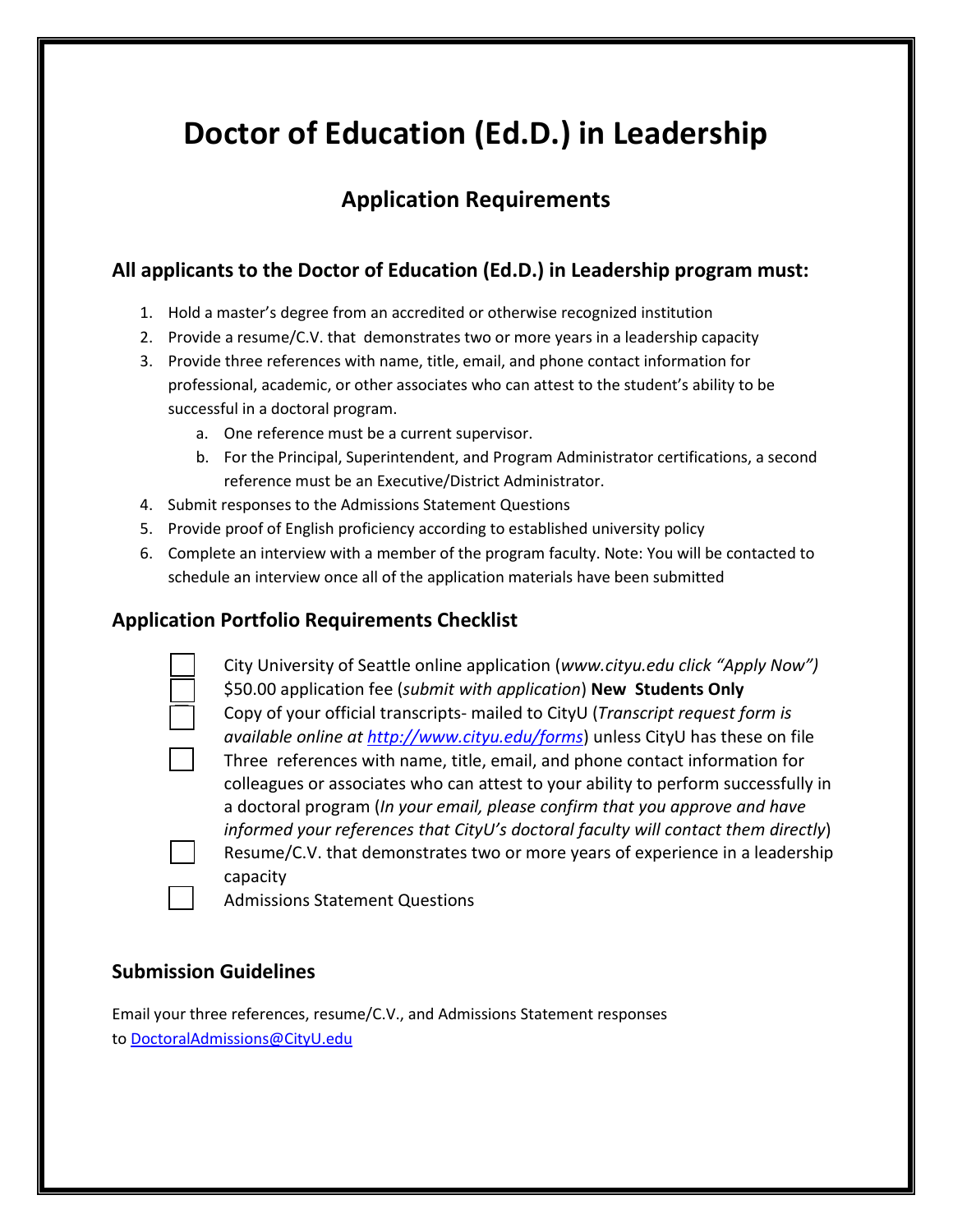#### **Which program(s) are you applying for (click the box or press the space bar to select):**

- $\Box$  Doctor of Education (Ed.D.) in Leadership Program (if you select this option, please specify which of the following concentrations you plan to pursue
	- $\Box$  Organizational Leadership Concentration
	- $\Box$  Higher Education Concentration
	- $\Box$  Specialized Study Concentration
	- $\square$  P-12 Educational Leadership Concentration (if you select this option, please specify which of the following tracks you plan to pursue)
		- $\Box$  Principal Certification
		- $\Box$  Superintendent Certification
		- $\Box$  Program Administrator Certification
		- ☐ Non-Certification

## **Admissions Statement Questions**

**On a separate sheet of paper please answer the following questions. Please limit your answers to one or two paragraphs per short-essay question. Your answers to these questions provide the foundation for your admissions interview.**

- 1. Describe your reasons for wanting to participate in this program. Describe one or more significant life experiences that have contributed to your aspirations.
- 2. If we asked your current supervisors and colleagues to identify your three greatest strengths, what would they tell us? What would they say are the three areas you need to work on and develop to become even more successful?
- 3. Describe your involvement in the leadership and improvement efforts within your organization, school, and/or district.
- 4. In what ways do you address the issue of diversity in your personal or professional work as a leader?
- 5. List the professional organizations to which you currently belong and the workshops or conferences you have attended during the past two years.
- 6. Describe an effective team of which you have been a member. Tell why it was effective and tell how you participated on this team.
- 7. Please feel free to give us any other information about yourself that will be important in evaluating your readiness for acceptance into this program.
- 8. **For students pursuing the Doctor of Education (Ed.D) in Leadership program:** Articulate your philosophy of leadership and critically evaluate how your life experiences have influenced your leadership philosophy. Incorporate your professional, academic, and research experiences.
- 9. **For students pursuing the Superintendent Certification:** Describe one major issue that school districts face and share how you as a superintendent would begin to address the issue. What caused the issue? What are the problems and barriers that must be overcome to solve it?
- 10. **For students pursuing the P-12 Educational Leadership concentration (Principal Certification, Program Administrator Certification, and Superintendent Certification):** Describe the school conditions that best facilitate student learning. Identify those strategies you use or would use to ensure maximum learning for all students.